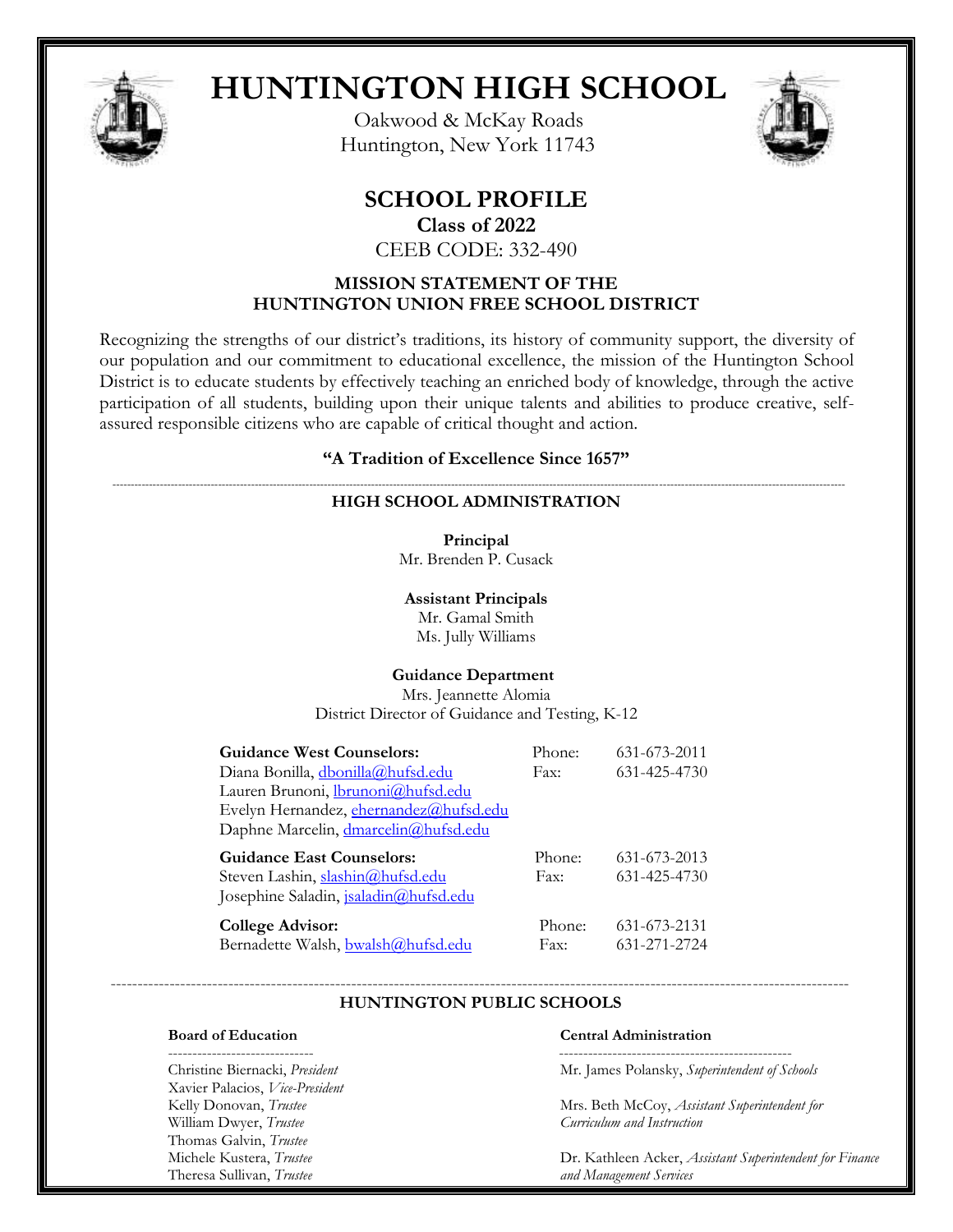#### **THE COMMUNITY**

Huntington is a culturally diverse, residential, suburban community with approximately 30,000 people. It is located on the north shore section of Long Island, thirty seven miles east of New York City. Students enjoy all of the cultural, educational and recreational advantages of the metropolitan area. The community's support is evidenced by the various educational programs offered.

#### **SCHOOL PROFILE**

Huntington High School is a four-year comprehensive public school, accredited by the Middle States Association of Secondary Schools and the New York State Board of Regents. Approximately 4,700 students attend Huntington Public Schools in grades kindergarten through 12. There are four primary schools serving students in grades K-3, one STEM Magnet school serving students in grades 4-6, one intermediate school serving students in grades 4 through 6, one middle school serving students in grades 7 and 8, and one high school serving students in grades 9 through 12. The high school population totals 1491 (including 354 seniors), and all students are provided with challenging programs that enable them to successfully transition into postsecondary schools and meet the demands of colleges and universities.

#### **CURRICULUM**

Students are required to fulfill a minimum of 22 credits for graduation. These credits must include the following: four units in English, four units in social studies, three units in mathematics, three units in science, one unit in world language, one unit in fine arts (art or music), one-half unit of health, two credits in physical education, and additional electives (as needed). Honors level courses are available in most subjects, and Advanced Placement courses are offered to students in grades ten through twelve. Students also have the opportunity to partake in our science research program beginning in grade nine, and are encouraged to continue with the program throughout their high school career.

#### **CLASS RANK**

In accordance with the Huntington Board of Education policy, beginning with the Class of 2004, students are not ranked by cumulative grade point averages (GPA's). However, student transcripts do reflect the weighted GPA's for the purpose of distinguishing amongst the rigorous courses and programs offered (Regents, Honors, College, and Advanced Placement).

#### **HONORS AND COLLEGE COURSES**

Honors and College courses are multiplied by 1.075 when computing a student's GPA except for Band and Orchestra, which are weighted as 1.025. Thus a final course grade of 95 has a value of 102.13 in an Honors or College course (with the exception of Band and Orchestra which would have a value of 97.38).

#### **ADVANCED PLACEMENT PROGRAM**

Students who are interested in enrolling in Advanced Placement courses must have demonstrated outstanding academic achievement in previous courses. Advanced Placement classes receive a weight of 1.10 in the GPA calculation; thus a final course grade of 95 has a value of 104.5. All students enrolled in AP courses are required to sit the relevant AP exam. A student who does not sit the AP exam will forfeit AP course weighting on transcript. In total, 347 students wrote 781 Advanced Placement examinations in the following areas:

| 2-D Art and Design         |     | <b>Environmental Science</b> | 43 | Psychology              | 34       |
|----------------------------|-----|------------------------------|----|-------------------------|----------|
| Biology                    | 56  | Human Geography              |    | Research                | $\Omega$ |
| Calculus AB                |     | Italian Language             |    | Seminar                 | 22       |
| Calculus BC                | 19  | Latin                        |    | Spanish Language        | 49       |
| Chemistry                  | 15  | Macroeconomics               | 36 | <b>Statistics</b>       | 10       |
| Computer Science A         | 24  | Microeconomics               | 36 | U.S. Gov't and Politics | 51       |
| Drawing                    |     | Music Theory                 | 4  | United States History   | 82       |
| English Language & Comp.   | 103 | Physics 1                    | 25 | World History           | 68       |
| English Literature & Comp. | 45  |                              |    |                         |          |

In the 2020-2021 school year, we had a total of 122 AP Scholars, including 30 AP Scholars with Honors, 39 AP Scholars with Distinction, 4 AP Capstone Diplomas, and 3 AP Seminar and Research Certificates.

#### **EXTRA-CURRICULAR PROGRAM**

Approximately 62% of our students participate in interscholastic sports. We offer 28 varsity and 15 junior varsity teams, as well as the opportunity for students to explore and develop their athletic talents. We have had over 105 league, county, Long Island, state team and individual championships since 2008, as well as 2 national championships. About 80% of our student-athletes earn honor roll status each quarter.

#### **SPECIAL PROGRAMS**

- **~**Student Internship Program Open to seniors, students are provided with opportunities for enrichment activities that go beyond the traditional academic experience. Students pursue a career and develop a creative project, while working under the supervision of a mentor.
- **~**Western Suffolk BOCES Wilson Tech A vocational school for eleventh and twelfth graders to study occupational education.
- **~**Special Education Students with special needs are provided with individualized education programs, as well as services that are challenging and designed to support student success.
- ~Virtual Enterprise Challenging, collaborative, hands-on, real world course for future entrepreneurs and those interested in the business world.
- ~Computer Integrated Manufacturing a "Project Lead the Way" course.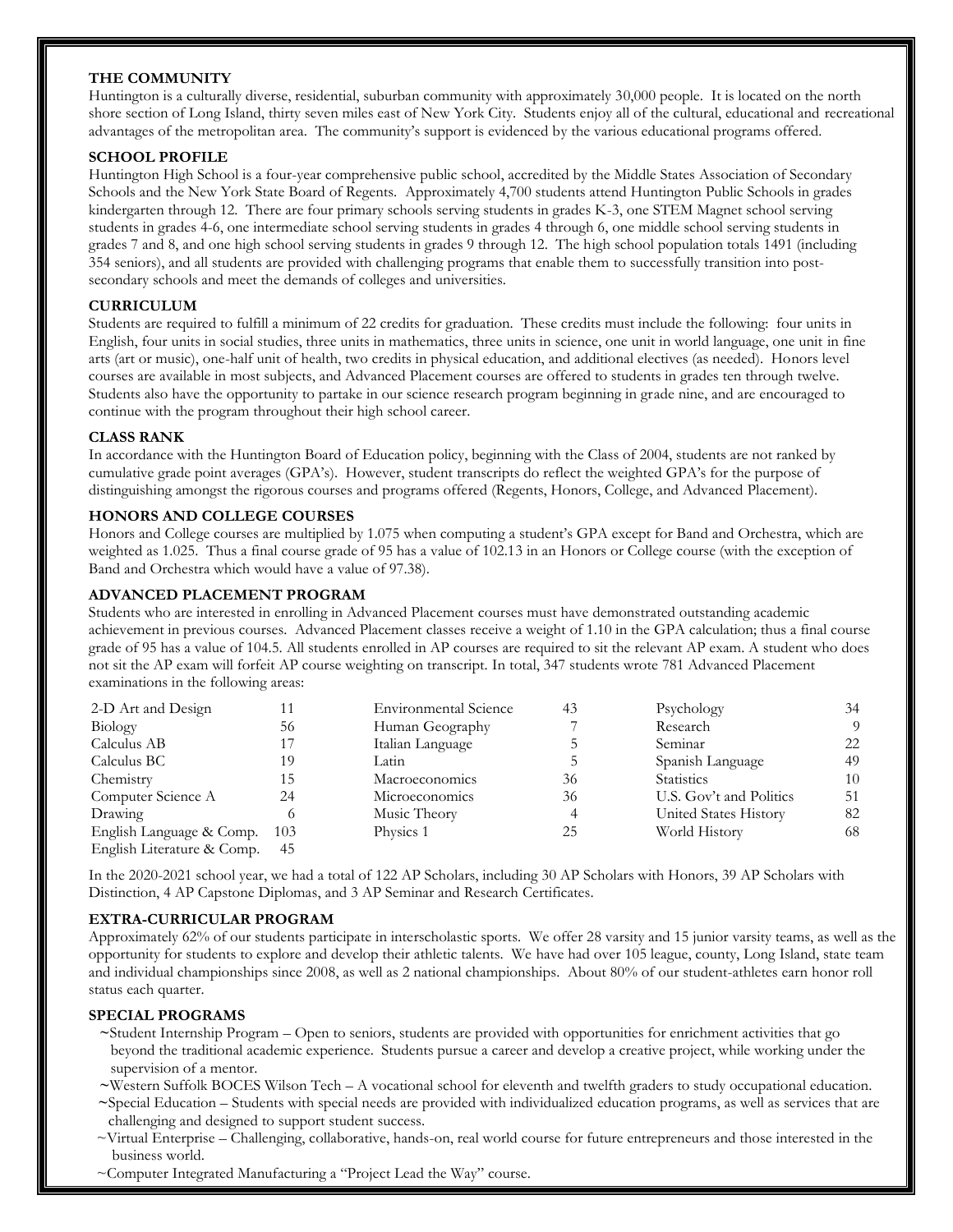### **COLLEGE ENTRANCE EXAMINATIONS – Class of 2021**

| 2021 SAT Exam - 122 Huntington High School Graduates Tested<br>Huntington High School |                           | <b>Mean Math Section Scores</b><br>587                                                                                                                                                                                                                                                                                              |                 |               | Mean Evidence-Based Reading and Writing Scores<br>580                                                                                                                                               |  |
|---------------------------------------------------------------------------------------|---------------------------|-------------------------------------------------------------------------------------------------------------------------------------------------------------------------------------------------------------------------------------------------------------------------------------------------------------------------------------|-----------------|---------------|-----------------------------------------------------------------------------------------------------------------------------------------------------------------------------------------------------|--|
| New York State<br>Total Group                                                         |                           | 530<br>523                                                                                                                                                                                                                                                                                                                          |                 |               | 528<br>528                                                                                                                                                                                          |  |
|                                                                                       |                           |                                                                                                                                                                                                                                                                                                                                     |                 |               |                                                                                                                                                                                                     |  |
| 2021 ACT Exam - 43 Huntington High School Graduates Tested                            |                           |                                                                                                                                                                                                                                                                                                                                     |                 |               |                                                                                                                                                                                                     |  |
| Huntington High School 26.2                                                           | English                   | <b>Mathematics</b><br>26.5                                                                                                                                                                                                                                                                                                          | Reading<br>26.7 | Science<br>27 | Composite<br>26.7                                                                                                                                                                                   |  |
| New York State                                                                        | 26.1                      | 25.7                                                                                                                                                                                                                                                                                                                                | 27              | 25.9          | 26.3                                                                                                                                                                                                |  |
| <b>CLASS OF 2021 - POST HIGH SCHOOL PLANS</b>                                         |                           | 38% of the graduation class received Advanced Regents Diplomas<br>11% of the graduation class received Advanced Regents Diplomas with Honors<br>50% of the graduation class received Regents Diplomas<br><.2% of the graduation class received Regents Diplomas with Honors<br><.2% of the graduation class received Local Diplomas |                 |               | <.2% of the graduation class received a Skills and Achievement Commencement Credential (SACC)<br><.2% of the graduation class received a Career Development Occupational Services Credential (CDOS) |  |
|                                                                                       |                           | 57% of graduates are attending a 4-year college<br>23% of graduates are attending a 2-year college<br>20% of graduates entered Employment, Gap Year, Military, or Vocational Program                                                                                                                                                |                 |               |                                                                                                                                                                                                     |  |
| <b>CLASS OF 2021 - HONORS &amp; AWARDS</b>                                            |                           |                                                                                                                                                                                                                                                                                                                                     |                 |               |                                                                                                                                                                                                     |  |
|                                                                                       | - 4 All-Eastern Musicians | - 6 National Merit Commended Students                                                                                                                                                                                                                                                                                               |                 |               |                                                                                                                                                                                                     |  |

- 4 All-Eastern Musicians
- 2 Long Island Scholar Artist
- 7 New York All-State Musician
- 15 All-Suffolk County Musicians
- 5 Heckscher Museum's Long Island's Best Artist Participants

#### **NYS REGENTS EXAMINATION EXEMPTIONS**

As per the New York State Education Department directives related to COVID-19, any course with a passing final grade culminating in a Regents or Checkpoint World Language Assessment that is marked with an "E" in student's academic record indicates that the student was EXEMPT from that test .

**--------------------------------------------------------------------------------------------------------------------------------------**

#### **GRADE EQUIVALENTS**

Letter grades earned in other schools are converted to the following numeric values:

| <b>4-POINT SCALE</b> | <b>LETTER GRADE</b> | PERCENT GRADE |
|----------------------|---------------------|---------------|
| 4.0                  | $A+$                | $97 - 100$    |
| 4.0                  | А                   | $93 - 96$     |
| 3.7                  | A-                  | $90 - 92$     |
| 3.3                  | $B+$                | $87 - 89$     |
| 3.0                  | B                   | $83 - 86$     |
| 2.7                  | $B-$                | $80 - 82$     |
| 2.3                  | $C+$                | $77 - 79$     |
| 2.0                  | C                   | $73 - 76$     |
| 1.7                  | $C-$                | $70 - 72$     |
| 1.3                  | $D +$               | $67 - 69$     |
| 1.0                  | D                   | $65 - 66$     |
| 0.0                  | F                   | Below 65      |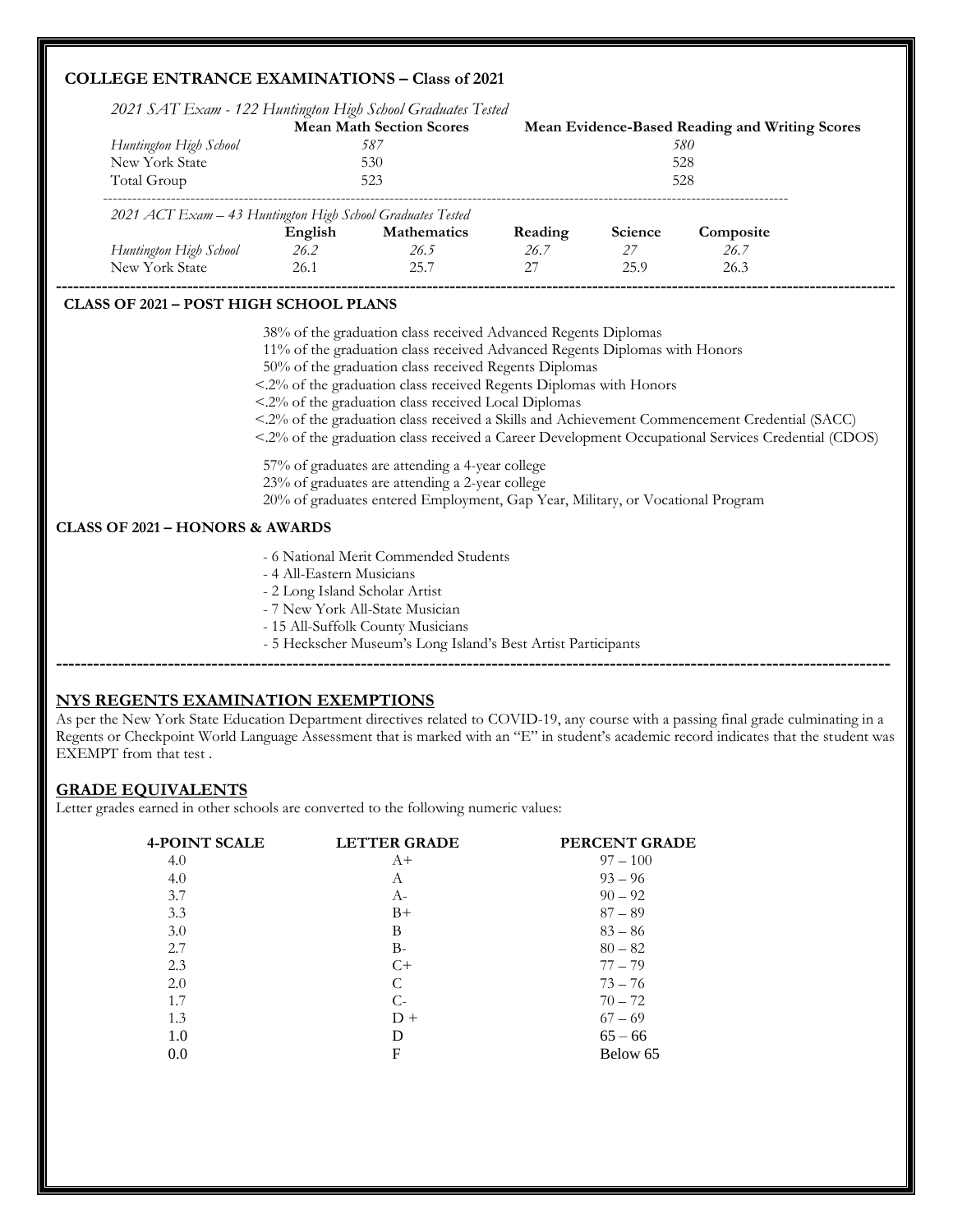# **COURSES OF STUDY**

 **ART** Advanced Computer Graphics Advanced Photography Advanced Video Production III Art Internship Ceramics and Sculpture I, II, III Computer Graphics Creative Crafts Creative Video I, II Drawing and Painting I, II Fashion Design I, II, III Pre-AP Studio Art Intro. to Photography Media Arts Portfolio Development Studio in Art Advanced Placement Studio Art: Drawing Advanced Placement Studio Art: 2-D Design

#### **BUSINESS**

Accounting I, II Career and Financial Management Business Management & Human Relations Business Law Personal Law I, II Sports Marketing Virtual Enterprise

#### **ENGLISH**

English 9, 10, 11 – Regents English 9, 10 – Honors English 12: Bible Literature Creative Writing Film and Short Story Journalism Holocaust in Literature Humanities Literary Fantasy Multicultural Literature Mystery Literature SAT/ACT English Preparation Science Fiction Sports Literature Theatre Arts A: Modern Drama Theatre Arts B: Play and Performance Advanced Placement Language and Composition

Advanced Placement Literature and Composition

Advanced Placement Capstone:

- Advanced Placement Research
- Advanced Placement Seminar

#### **ENGLISH AS A NEW LANGUAGE**

ENL Levels – Entering, Emerging, Transitioning, Expanding, Commanding Native/Home Language Arts I, II, III, IV ENL Transition Program ENL/ELA 9, 10, 11, 12

#### **HEALTH**

Health and Wellness – Regents, ENL

#### **MATHEMATICS**

Basic Algebra/ENL/Bilingual Intermediate Algebra Advanced Algebra Algebra/Trigonometry Common Core Algebra 1 Regents/ENL/Bilingual Common Core Algebra 2 Regents Common Core Algebra 2 Honors Common Core Geometry Regents Common Core Geometry Honors Financial Algebra Pre-Calculus Pre-Calculus – Beacon Program Pre-Calculus Honors Calculus Advanced Placement Calculus AB Advanced Placement Calculus BC Introduction to Statistics Advanced Placement Statistics Advanced Placement Computer Science A Project Lead the Way, Computer Science Essentials SAT/ACT Math Preparation

#### **MUSIC**

Concert Choir Chamber Choir Junior Band Junior Band Honors Senior Band Senior Band Honors String Orchestra Symphony Orchestra Symphony Orchestra Honors Music Theory AP Music Theory

#### **PHYSICAL EDUCATION**

Grade 9: Project Adventure/Personal Fitness Grade 10: Sports Education/Personal Fitness Grades 11/12: Sports Education/Personal Fitness Project Adventure II & III/Personal Fitness

#### **SCIENCE**

Earth Science – Regents, ENL Living Environment – Regents, Honors, Bilingual, ENL Advanced Placement Biology Chemistry – Regents, Honors Advanced Placement Chemistry Physics – Regents Advanced Placement Physics 1 Environmental Science Advanced Placement Environmental Science Animal Behavior Astronomy Engineering Design Marine Ecology Forensics Introduction to Science Research Honors Science Research Honors

#### **SOCIAL STUDIES**

Global History 9 – Regents, Honors, ENL Global History 10 – Regents, ENL Advanced Placement World History U.S. History and Government – Regents Advanced Placement United States History Advanced Placement Macroeconomics Advanced Placement Microeconomics Advanced Placement Government & Politics: United States African American Politics Asian Studies College Asian Studies Criminal Justice Economics – Regents, ENL Participation in Government - Regents, ENL Philosophy Psychology Advanced Placement Psychology Advanced Placement Human Geography Women's Studies College Women's Studies

#### **TECHNOLOGY**

Computer Integ. Manufacturing/Robotics Woodshop

#### **WORLD LANGUAGE**

French I, II, III, IV, Regents French III, IV, V, Honors Advanced Placement French Language Italian I, II, III, IV, V, Regents Italian III, IV, V, Honors Advanced Placement Italian Language Latin I, II, III, IV, V Regents Latin III, IV, V Honors Advanced Placement Latin Language Spanish I, II, III, IV, V, Regents Spanish III, IV, V, Honors Advanced Placement Spanish Language Spanish for Native Speakers, I, II, III Regents Spanish for Native Speakers III Honors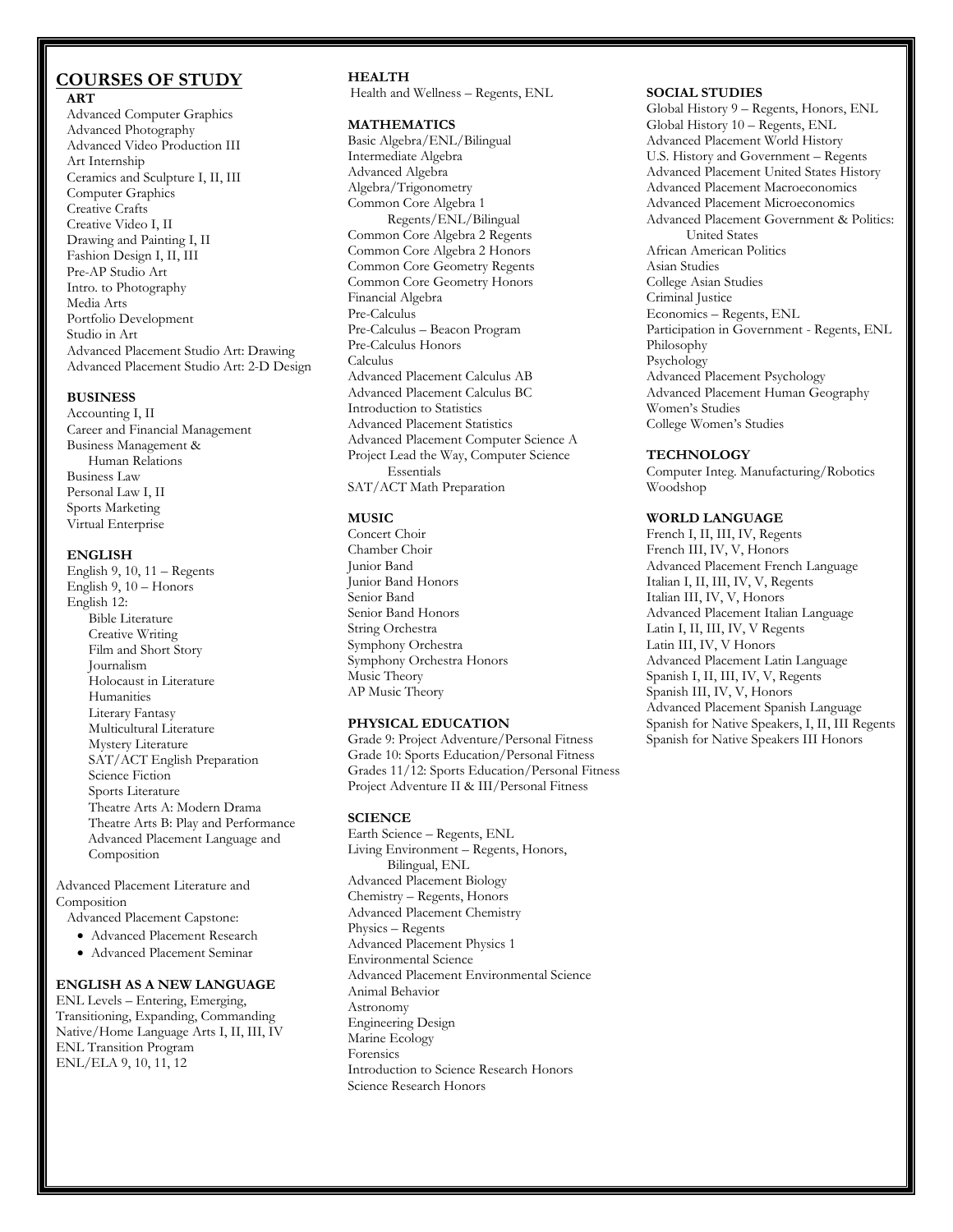#### **COLLEGE/UNIVERSITY ACCEPTANCES The following is a sampling of colleges that have offered admission to Huntington High School students over the past three years.**

 Adelphi University Alfred University American University Auburn University Babson College Bates College Bentley University Biola University Bloomsburg University of Pennsylvania Boston College Boston University Boudoin College Brandeis University Bucknell University California State Polytechnic University Carnegie Mellon University Catholic University of America Case Western Reserve University Cazenovia College Cedar Crest College Christopher Newport University Clark University Clark Atlantic University Clemson University Coastal Carolina University Colgate University College of Mount Saint Vincent College of Charleston College of Saint Rose College of the Holy Cross College of William & Mary Colorado State University, Fort Collins Columbia University Connecticut College Cornell University CUNY - All Campuses and Macaulay Honors Colleges Darmouth College Davidson College DePaul University Dickinson College Drew University Drexel University Duquesne University Eckerd College Elmira College Elon University Embry Riddle Aeronautical University Emerson College Emory University Fairfield University Flagler College Florida State University Fordham University Franklin and Marshall College George Mason University Georgetown University Georgia Institute of Technology Global College at LIU George Washington University Gettysburg College Goucher College

Hampshire College Hampton University Hartwick College Hawaii Pacific University High Point University Hobart & William Smith Colleges Hofstra University Howard University Indiana University Iona College Ithaca College James Madison University Johns Hopkins University Johnson & Wales University Keuka College Kutztown University Lafayette College Lawrence University Lehigh University LeMoyne College Lesley University Livingstone College Long Island University: Brooklyn, Global, Post Loyola Marymount University Loyola University Maryland, New Orleans Louisiana State University Lynn University Manhattan College Manhattanville College Marist College Marshall University Maryland Institute College of Art Marymount Manhattan College Massachusetts College of Pharmacy and Health Science Mercy College Michigan State University Middlebury College Mitchell College Molloy College Monmouth University Mount Saint Mary College Muhlenberg College Nassau Community College New York Institute of Technology New York University New York University Polytechnic School of Engineering Nichols College North Carolina State University Northeastern University Northwestern University Oakland University Oberlin College Ohio State University Ohio University Old Dominion University Pace University Palm Beach Atlantic University Parsons School of Design Pennsylvania State University Pratt Institute

**Please refer to the inside flap for additional colleges and universities listed.**